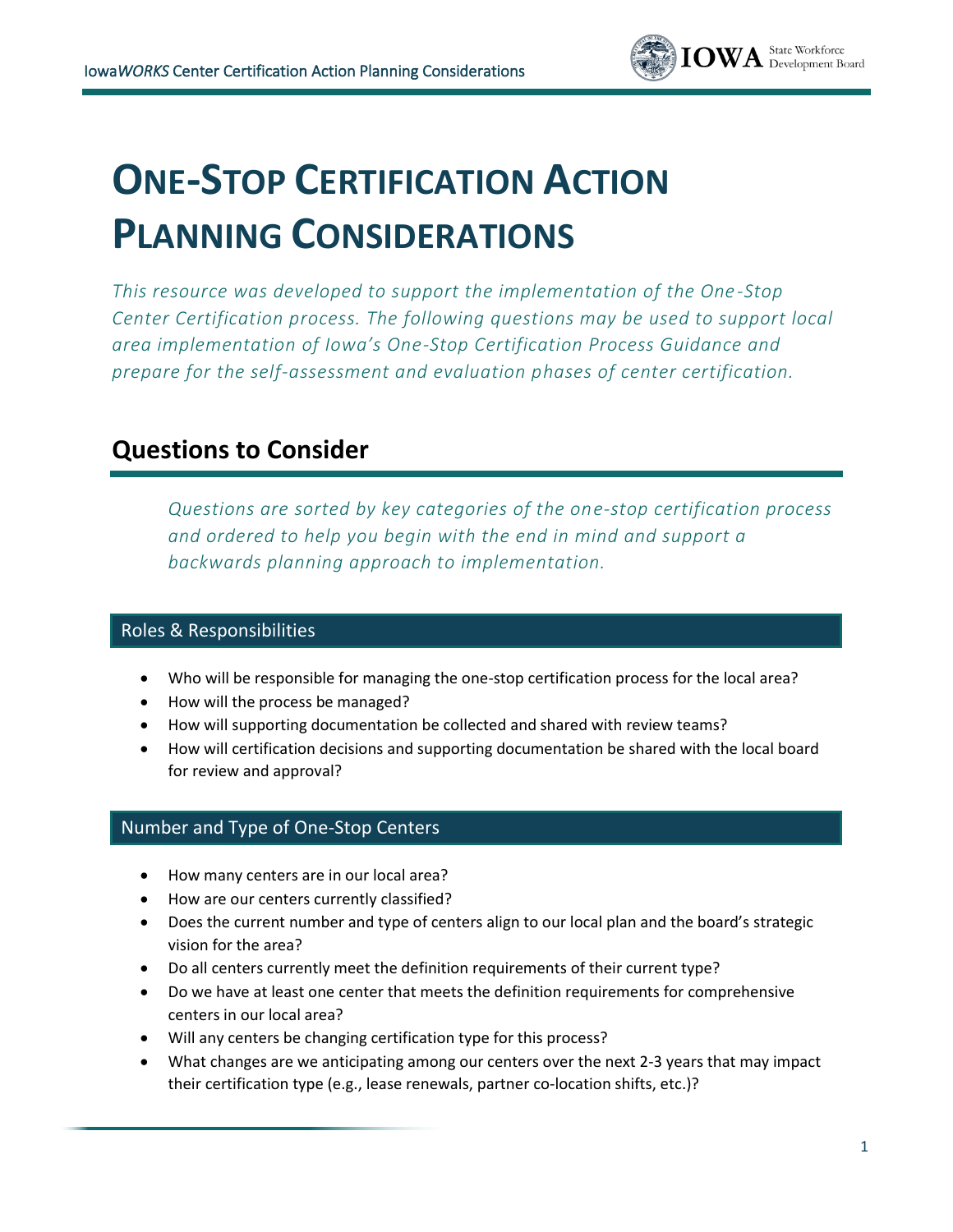

### Timeline for Completing One-Stop Certification

- When will the completed, approved local certification documentation be submitted to IWD? (By 9/30/2023)
- When will the local board meet to review and vote on certification decisions?
- What is the target date range for on-site evaluations visits?
- When will documentation be given to evaluation team members for desk review?
- When will reviewers be briefed or oriented to the evaluation tools and process?
- What is the target date range for on-site self-assessment visits?
- When will documentation be given to self-assessment team members for desk review?
- When will reviewers be briefed or oriented to the self-assessment tools and process?
- (If applicable), when will local policy guidance be developed and approved?
- (If applicable), will the LWDB be setting standards in addition to those set by the SWDB?

#### Certification Team Members

- Will the team members be the same for every center?
- For each center, who will serve on the self-assessment team?
- For each center, who will serve on the evaluation team?
- Which local board business representative(s) will serve on the evaluation team?
- Are all 5 local core partner programs represented on either the self-assessment or evaluation teams?

#### Contingency Planning

For Provisionally-Certified Centers:

- What areas for improvement and/or areas of concern were identified by the evaluation team?
- Who will be managing the process to address the areas for improvement?
- When will the re-evaluation occur? (within 6 months)
- When will the local board review the results of the re-evaluation for a certification determination?

For Not Certified / De-certified Centers:

- What areas for improvement and/or areas of concern were identified by the evaluation team?
- Who will be responsible for developing the 3-month corrective action plan? What is the target outcome of the corrective action plan?
- Who will be managing the process to address the areas for improvement?
- When will the re-evaluation occur? (within 6 months)
- When will the local board review the results of the re-evaluation for a certification determination?